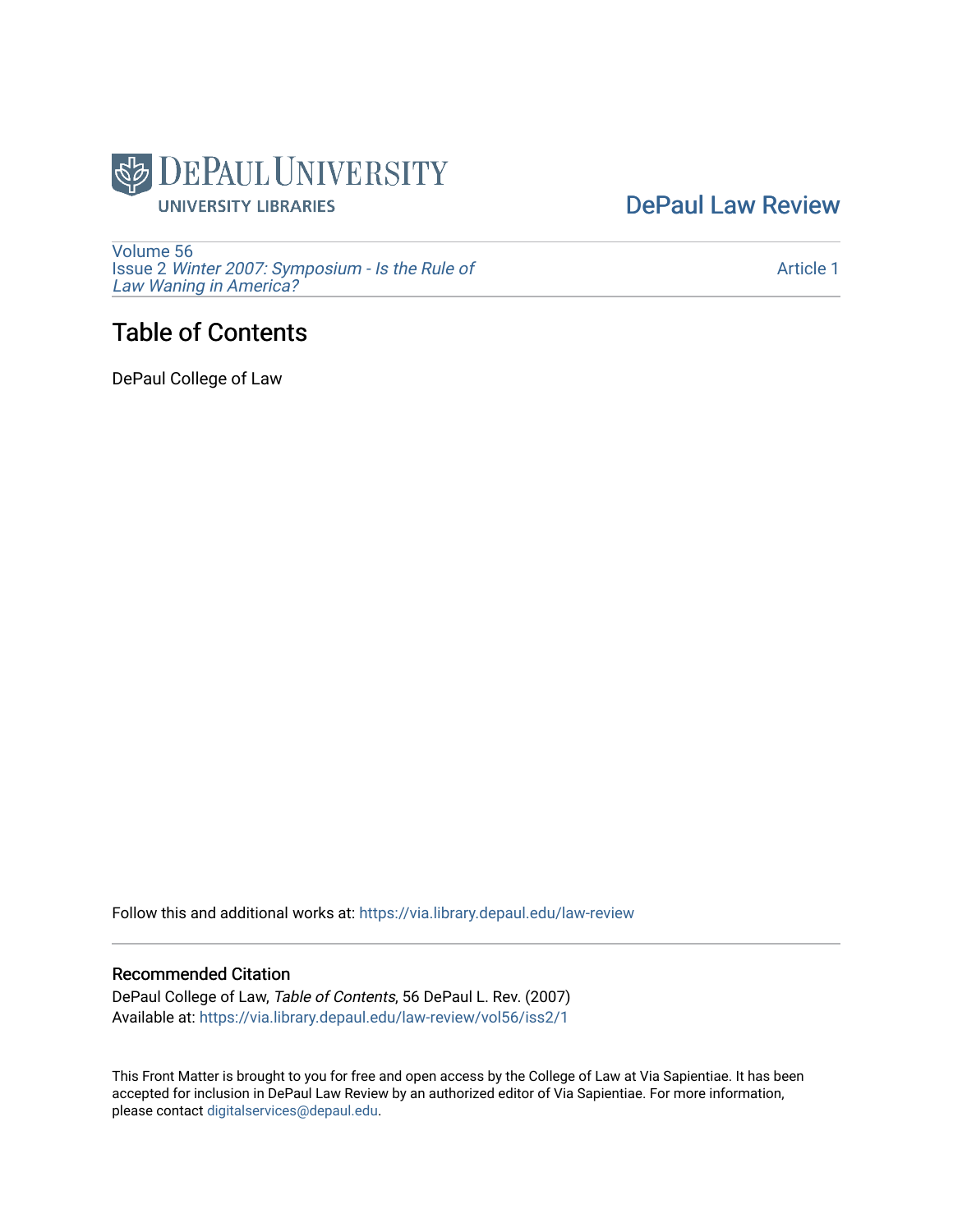# **DEPAUL LAW REVIEW**

*Volume 56 Winter 2007 Number 2*

# **CONTENTS**

# **SYMPOSIUM Is** THE RULE OF LAW **WANING IN** AMERICA?

Twelfth Annual Clifford Symposium on Tort Law and Social Policy

**INTRODUCTION** ............................ *Stephan Landsman* 223

## **ARTICLES**

| PREEMPTION BY PREAMBLE:                                                     |       |
|-----------------------------------------------------------------------------|-------|
| FEDERAL AGENCIES AND THE                                                    |       |
| FEDERALIZATION OF TORT LAW  Catherine M. Sharkey 227                        |       |
| BUREAUCRATIC LEGALISM, AMERICAN STYLE:<br>PRIVATE BUREAUCRATIC LEGALISM AND |       |
| THE GOVERNANCE OF THE TORT SYSTEM  John Fabian Witt                         | - 261 |
| POKING HOLES IN THE FABRIC OF TORT:                                         |       |
|                                                                             | 293   |
| THE RULE OF LAW IN THE TRIAL COURT  Robert P. Burns                         | 307   |
| THE FLIGHT FROM ARBITRATION:                                                |       |
| AN EMPIRICAL STUDY OF EX ANTE                                               |       |
| ARBITRATION CLAUSES IN THE CONTRACTS                                        |       |
| OF PUBLICLY HELD COMPANIESTheodore Eisenberg 335<br>Geoffrey P. Miller      |       |
| REGULATING AFTER THE FACT  Samuel Issacharoff 375                           |       |
| REGULATING SETTLEMENT:                                                      |       |
| WHAT IS LEFT OF THE RULE OF                                                 |       |
| LAW IN THE CRIMINAL PROCESS?Nancy J. King                                   | 389   |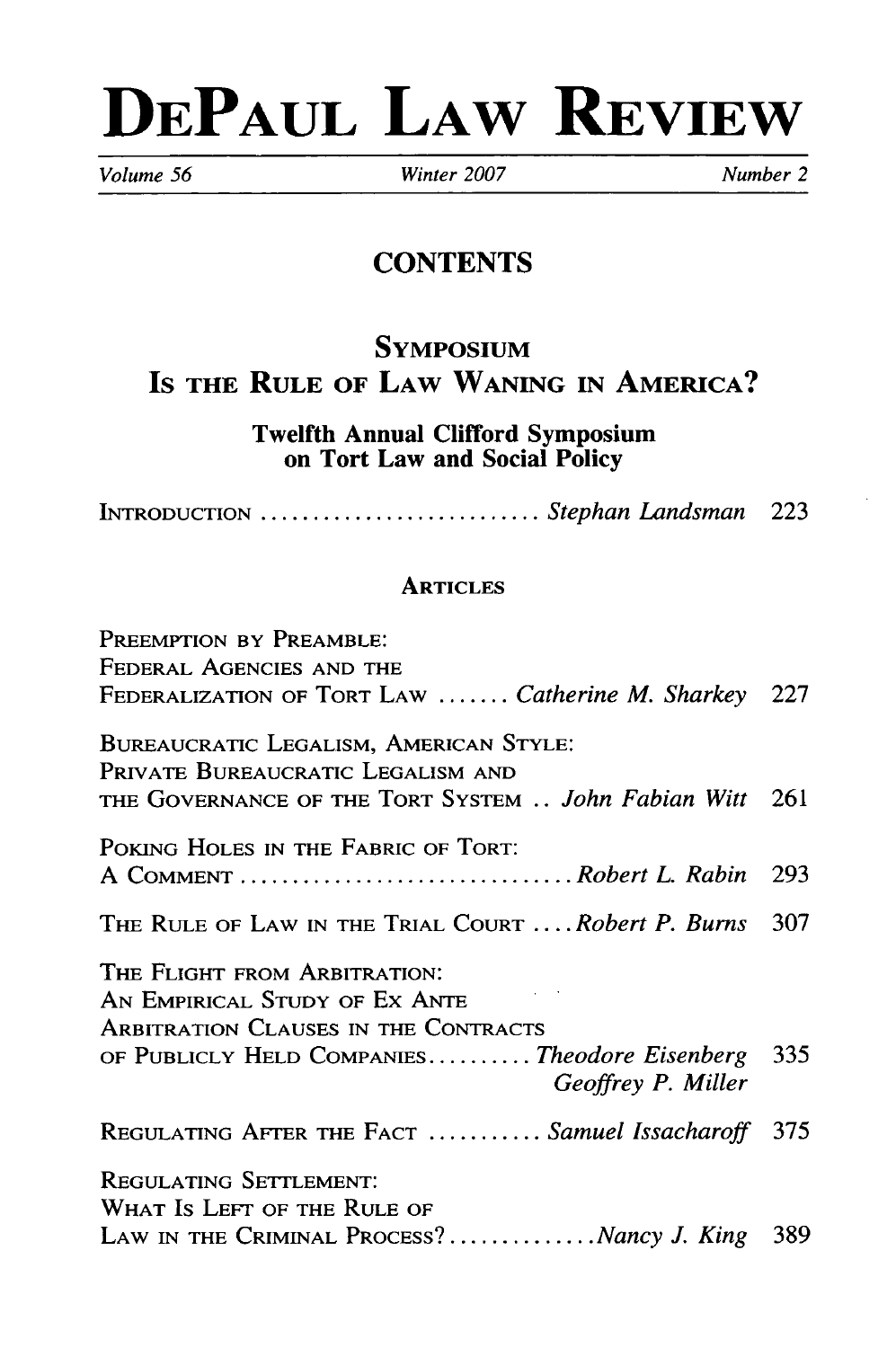| DON'T FORGET THE LAWYERS:                                           |     |
|---------------------------------------------------------------------|-----|
| THE ROLE OF LAWYERS IN PROMOTING                                    |     |
| THE RULE OF LAW IN EMERGING                                         |     |
| MARKET DEMOCRACIES Gillian K. Hadfield 401                          |     |
| LAW IS THE MERE CONTINUATION                                        |     |
| OF POLITICS BY DIFFERENT MEANS:                                     |     |
| <b>AMERICAN JUDICIAL SELECTION IN</b>                               |     |
| THE TWENTY-FIRST CENTURY  Herbert M. Kritzer 423                    |     |
| HOW AN INSTRUMENTAL VIEW OF LAW                                     |     |
| CORRODES THE RULE OF LAW  Brian Z. Tamanaha                         | 469 |
| TESTING DRUGS VERSUS TESTING FOR DRUG USE:                          |     |
| PRIVATE RISK MANAGEMENT IN THE                                      |     |
| SHADOW OF CRIMINAL LAW  Robert J. MacCoun                           | 507 |
| <b>ECONOMIC EMERGENCY AND THE</b>                                   |     |
| RULE OF LAWBernadette Meyler                                        | 539 |
| IS ALTERNATIVE DISPUTE RESOLUTION                                   |     |
| CONSISTENT WITH THE RULE OF LAW?                                    |     |
| LESSONS FROM ABROAD <i>Jean R. Sternlight</i>                       | 569 |
| CHANGES IN AMERICAN VENERATION                                      |     |
| FOR THE RULE OF LAW James L. Gibson                                 | 593 |
| <b>RULE VIOLATIONS AND THE RULE</b>                                 |     |
| OF LAW: A FACTORIAL SURVEY                                          |     |
| Douglas J. Sylvester<br>Michael J. Saks                             |     |
|                                                                     |     |
| TALK OF LAW: CONTESTED AND<br>CONVENTIONAL LEGALITY Susan S. Silbey | 639 |
|                                                                     |     |
| DOES THE AMERICAN PUBLIC ACCEPT THE RULE OF LAW?                    |     |
| THE FINDINGS OF PSYCHOLOGICAL RESEARCH                              |     |
| ON DEFERENCE TO AUTHORITY Tom R. Tyler 661                          |     |